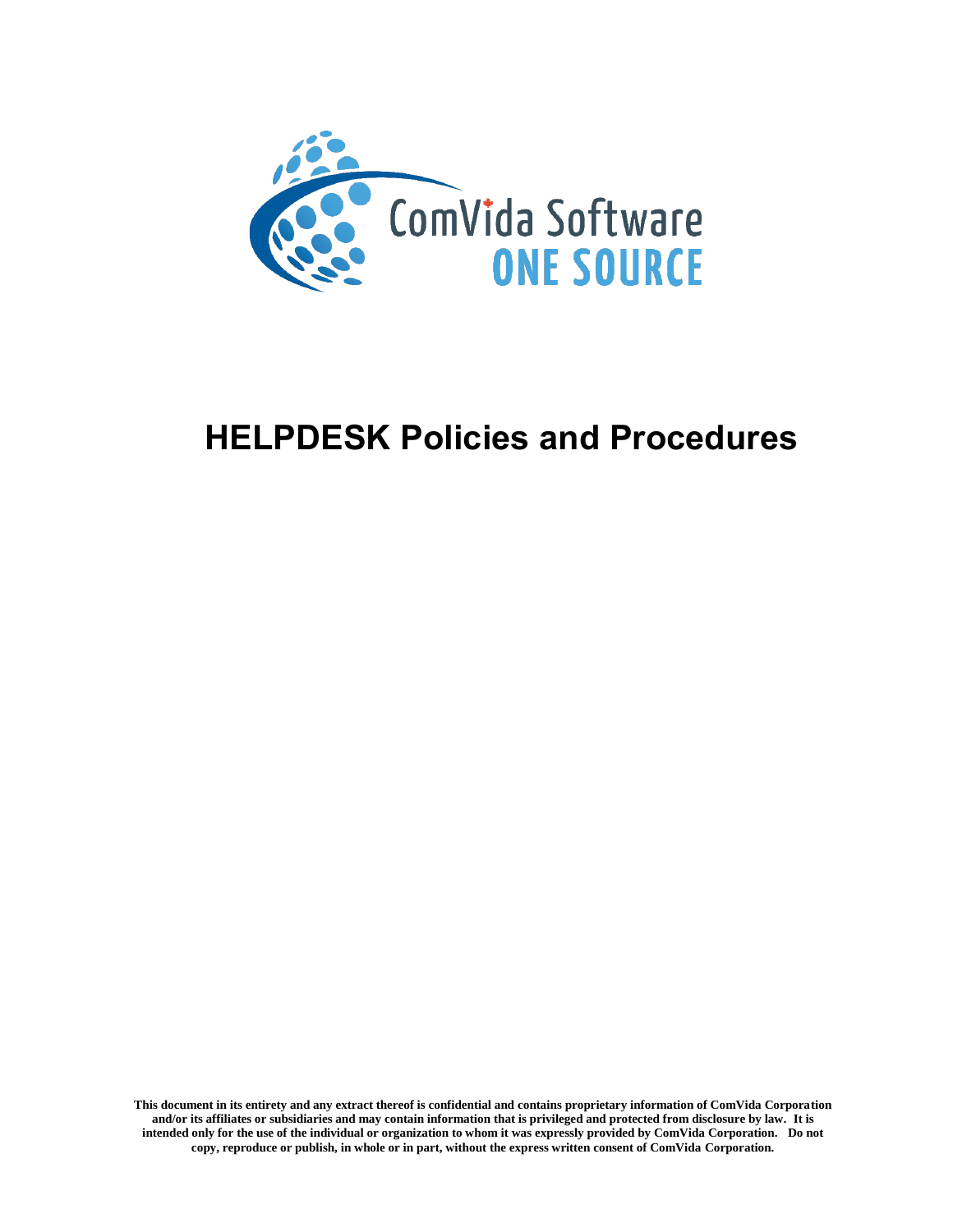## **Table of Contents**

| 1           |                                                                |  |  |
|-------------|----------------------------------------------------------------|--|--|
| $2^{\circ}$ |                                                                |  |  |
|             | 2.1                                                            |  |  |
|             | 2.2                                                            |  |  |
|             | 2.3                                                            |  |  |
| 3           |                                                                |  |  |
|             | 3.1                                                            |  |  |
|             | 3.2                                                            |  |  |
|             | 3.3                                                            |  |  |
| 4           |                                                                |  |  |
| 5           | When do I contact the HELPDESK and when do I submit a Software |  |  |
| 6           |                                                                |  |  |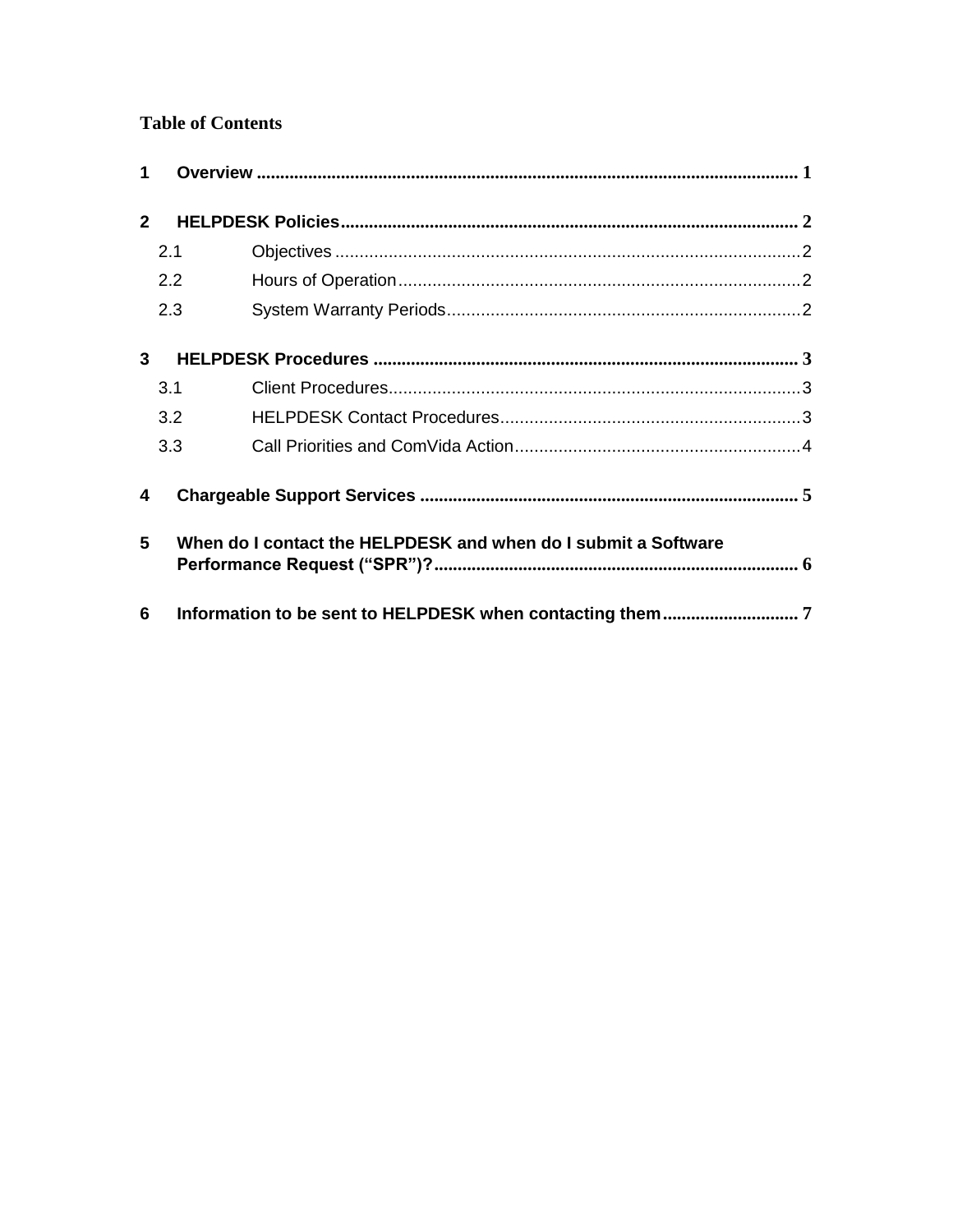## <span id="page-2-0"></span>**1 Overview**

The objective of the HELPDESK is to facilitate the resolution of Client concerns and problems as quickly as possible. The HELPDESK provides a central point of contact to ensure that all calls are followed up and problems resolved.

HELPDESK's effectiveness is in providing rapid responses to Client queries. It is not designed to be an avenue for detailed product training. Responses to queries needing product training are redirected to the Client Support Team for follow up.

Calls that cannot be solved by the HELPDESK on an immediate basis are distributed to personnel experienced in the specific applications.

The HELPDESK provides support for all ComVida software in production and will assist in troubleshooting operating system and network connectivity issues.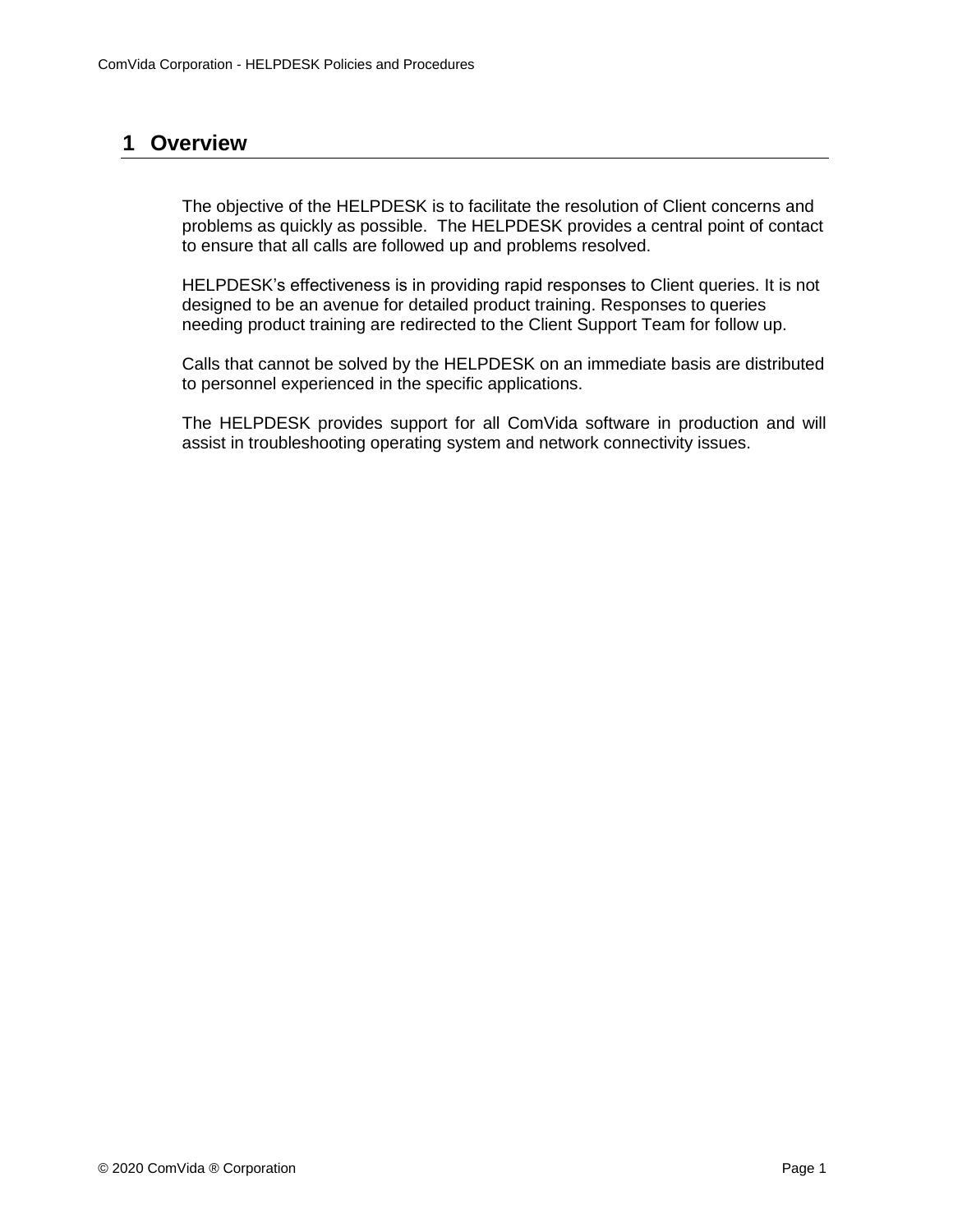## <span id="page-3-1"></span><span id="page-3-0"></span>**2 HELPDESK Policies**

#### **2.1 Objectives**

- Facilitate the rapid resolution of Client problems through a single point of contact;
- Maintain a historical log of the support provided to each Client;
- Identify user sites that are experiencing difficulty with a particular application;
- Track the type of problems encountered for each application;
- Uncover recurring problems and assist in planning a corrective course of action;
- Generate statistics, such as the number and type of calls by application.

#### <span id="page-3-2"></span>**2.2 Hours of Operation**

HELPDESK hours of operation are 0600 to 1630 Pacific Time, Monday to Friday excluding all Statutory Holidays and other days recognized by ComVida Corporation.

### <span id="page-3-3"></span>**2.3 System Warranty Periods**

The HELPDESK supports each software version for a period of 90 days following the release of the next version of the software. After 90 days, HELPDESK calls on the old version may be billable to the Client.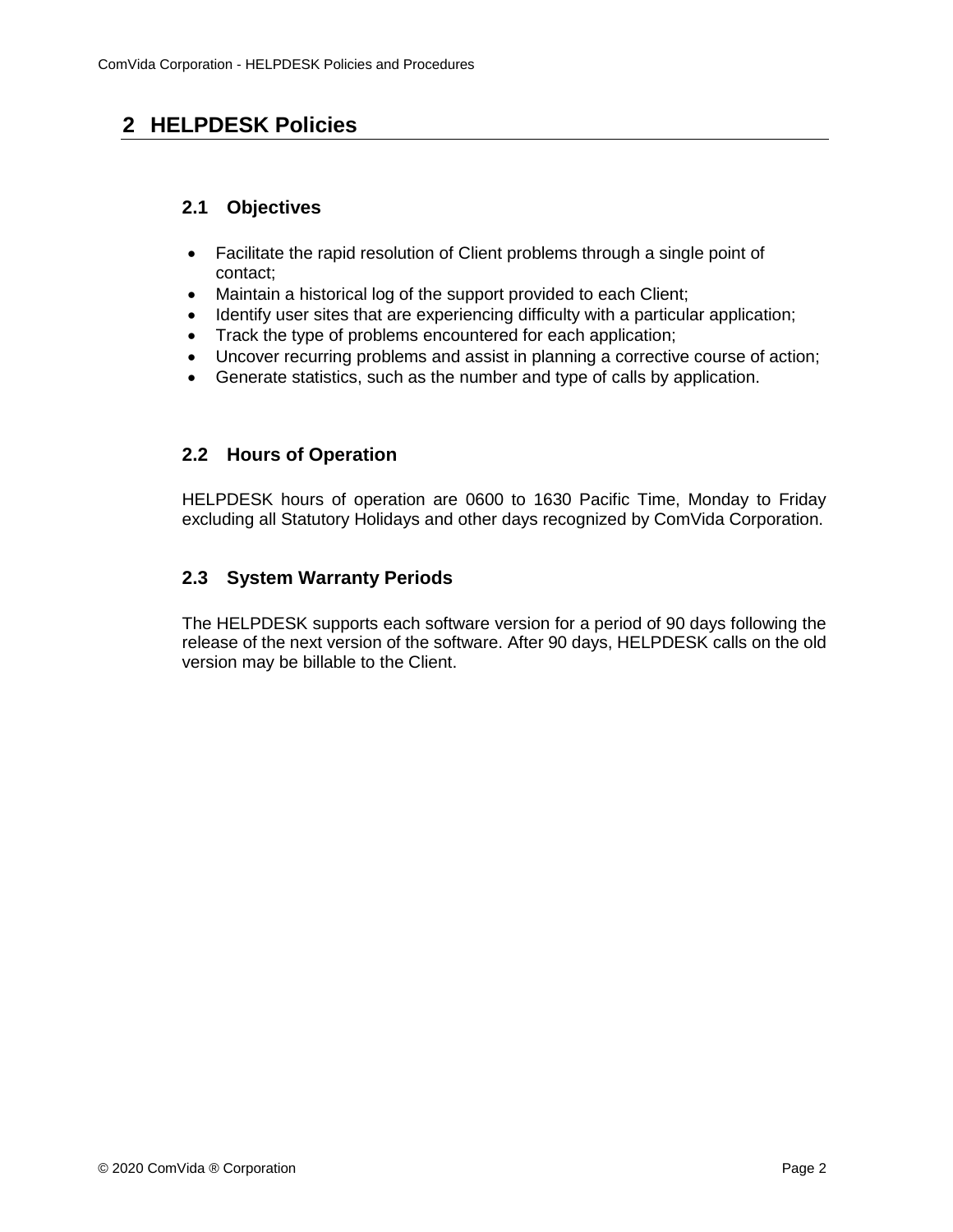## <span id="page-4-1"></span><span id="page-4-0"></span>**3 HELPDESK Procedures**

#### **3.1 Client Procedures**

The Client is expected to develop in-house expertise and internal processes for troubleshooting problems, escalation and resolution. Prior to contacting the HELPDESK the in-house expert should make every attempt to resolve the problem by referring to the system documentation or established site-specific procedures.

In-house expertise and troubleshooting procedures are important so that:

- Problems which are procedural and unique to the Client can be solved by the appropriate Client authority;
- Minor problems can be resolved without any delay; and
- Issues related to staff requiring additional training are identified and timely corrective action can be taken

#### <span id="page-4-2"></span>**3.2 HELPDESK Contact Procedures**

- 1. Clients can submit HELPDESK queries by:
	- Emailing to [Helpdesk@comvida.com](mailto:Helpdesk@comvida.com) or
	- Completing and emailing an on-line Helpdesk Support Request Form that can be accessed from ComVida's web site address at [www.comvida.com,](http://www.comvida.com/) under Support section or
	- Calling HELPDESK at 604 540 4400 Ext 1 or
	- Faxing HELPDESK at 604 540 4020

#### (NOTE: Please refer to Section 6 **- Information to be sent to HELPDESK when contacting them -** on Page 7)

- 2. ComVida receives Client calls for the HELPDESK in a message system. HELPDESK messages are forwarded to the HELPDESK staff immediately.
- 3. ComVida assigns a priority ranking to all calls and responds to calls based on the ranking. The call receives a priority code as discussed in Section 3.3.
- 4. The HELPDESK staff person solves the problem or escalates the call to Client Support or Development Support.
- 5. ComVida solves the problem, documents the solution, notifies the Client and helps to implement the solution for the organization.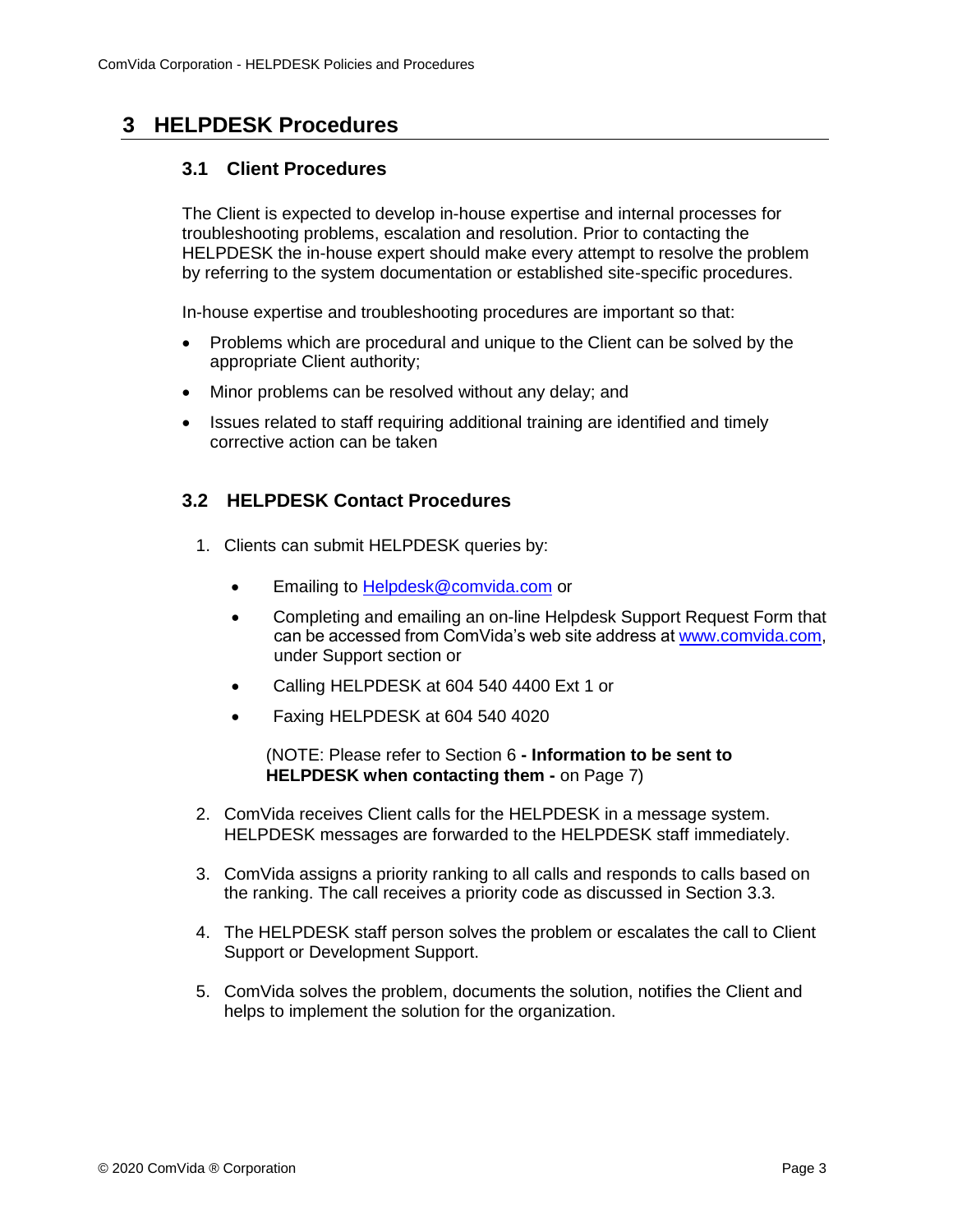### <span id="page-5-0"></span>**3.3 Call Priorities and ComVida Action**

HELPDESK calls are assigned a Priority code to indicate the severity of the problem.

The priority system is as follows:

- 1. **SERIOUS** Production stopped. No workaround. First update to Client within 2 hours. Further updates at 2-hour intervals. Escalation to ComVida Manager at end of the day if the problem is not resolved.
- 2. **PROBLEM** Production affected. Workaround available. First update to Client within 4 hours. Further updates as required.
- 3. **TRAINING** Call forwarded to Account Manager to schedule Training. Further HELPDESK Support is billable.
- 4. **INFORMATION** Respond to Client within one day. **REQUEST**

The update to the Client is a means to communicate to the Client about ComVida's actions and progress towards finding a solution to the problem. Some problems may take longer to diagnose and resolve.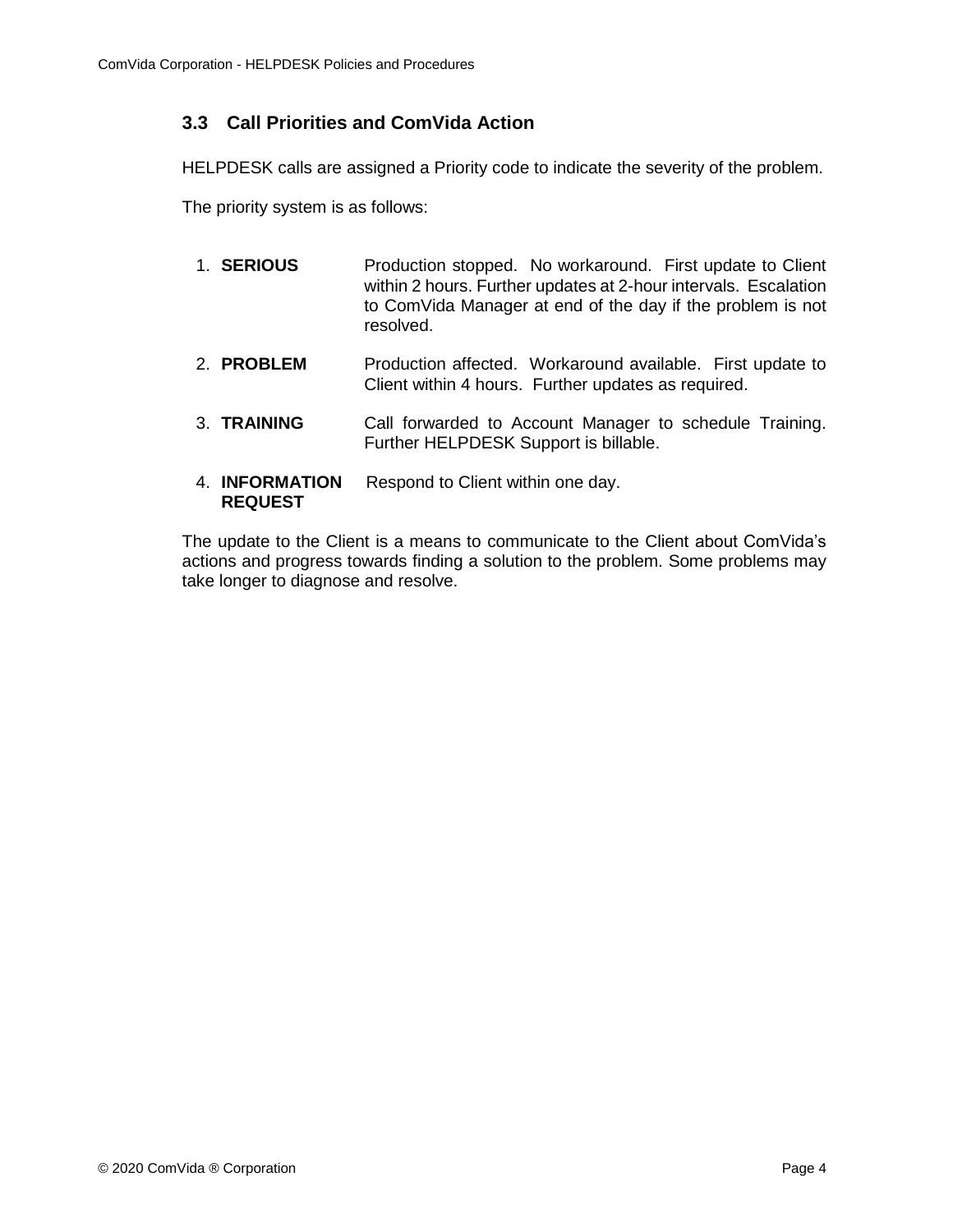## <span id="page-6-0"></span>**4 Chargeable Support Services**

The Software License Agreement covers most HELPDESK support services provided to Clients.

Occasionally, the user may require services that are not covered under the Agreement, and are considered to be billable. Examples include:

- System recovery and cleanup resulting from an error on the part of the user;
- Support for non-current software that is in production more than 90 days after a new release;
- Support for hardware, operating system, networks and troubleshooting other vendors' software.

When a request is deemed to be billable, the Client is informed immediately so that a purchase order or other form of written approval to authorize the work to be done can be provided to ComVida. The Client will be charged the current ComVida consulting rate plus any incidental expenses. The policy of ComVida is to bill for a minimum of one hour. The HELPDESK will inform you of the current rate and, if possible, an estimate for the total amount to be billed.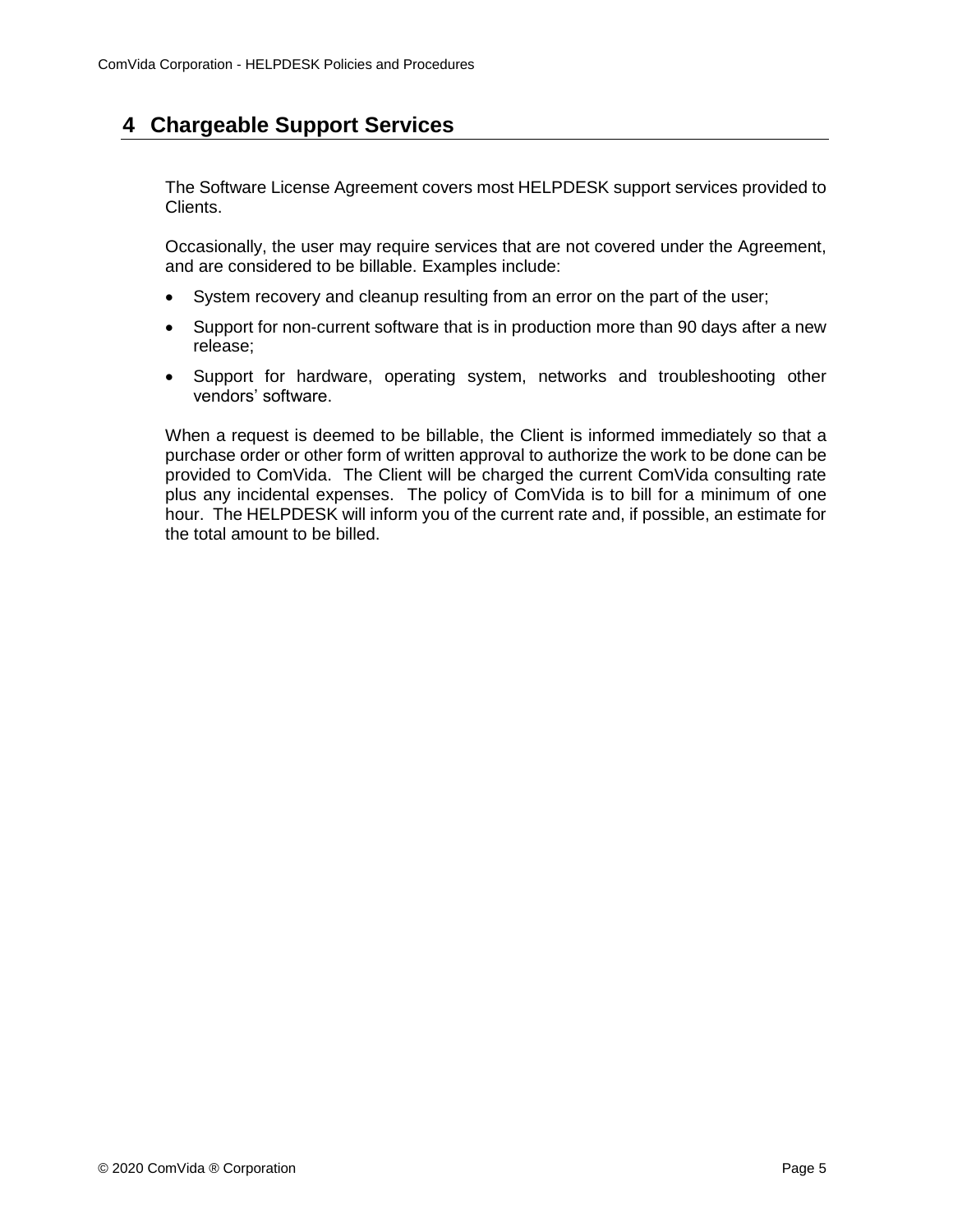## <span id="page-7-0"></span>**5 When do I contact the HELPDESK and when do I submit a Software Performance Request ("SPR")?**

As a general rule, if the functionality of the software is not providing you the results you anticipated call the HELPDESK.

Here are some additional guidelines:

#### **Contact HELPDESK if**:

- Your production system is down and you cannot solve the problem easily.
- You have a problem that your own in-house resources cannot solve and you have done as much research as you can to solve it.
- You have discovered a bug, which, while you can work around it, creates difficulties in production.
- You have a problem and you are not sure what it is.

#### **Submit an SPR if**:

- You have found a non-critical bug or problem, which does not affect production but should be fixed.
- You have a suggestion for an enhancement to the system.

(NOTE: The SPR forms can be accessed from ComVida's web site address at [www.comvida.com,](http://www.comvida.com/) under Resources, HelpDesk, Policies and Procedures section.)

#### **Call Client Support if**:

- You are not in production with the system.
- You are a pilot (beta-test) site for a new version of software.
- You require general information on SPR's, software release dates and other queries.